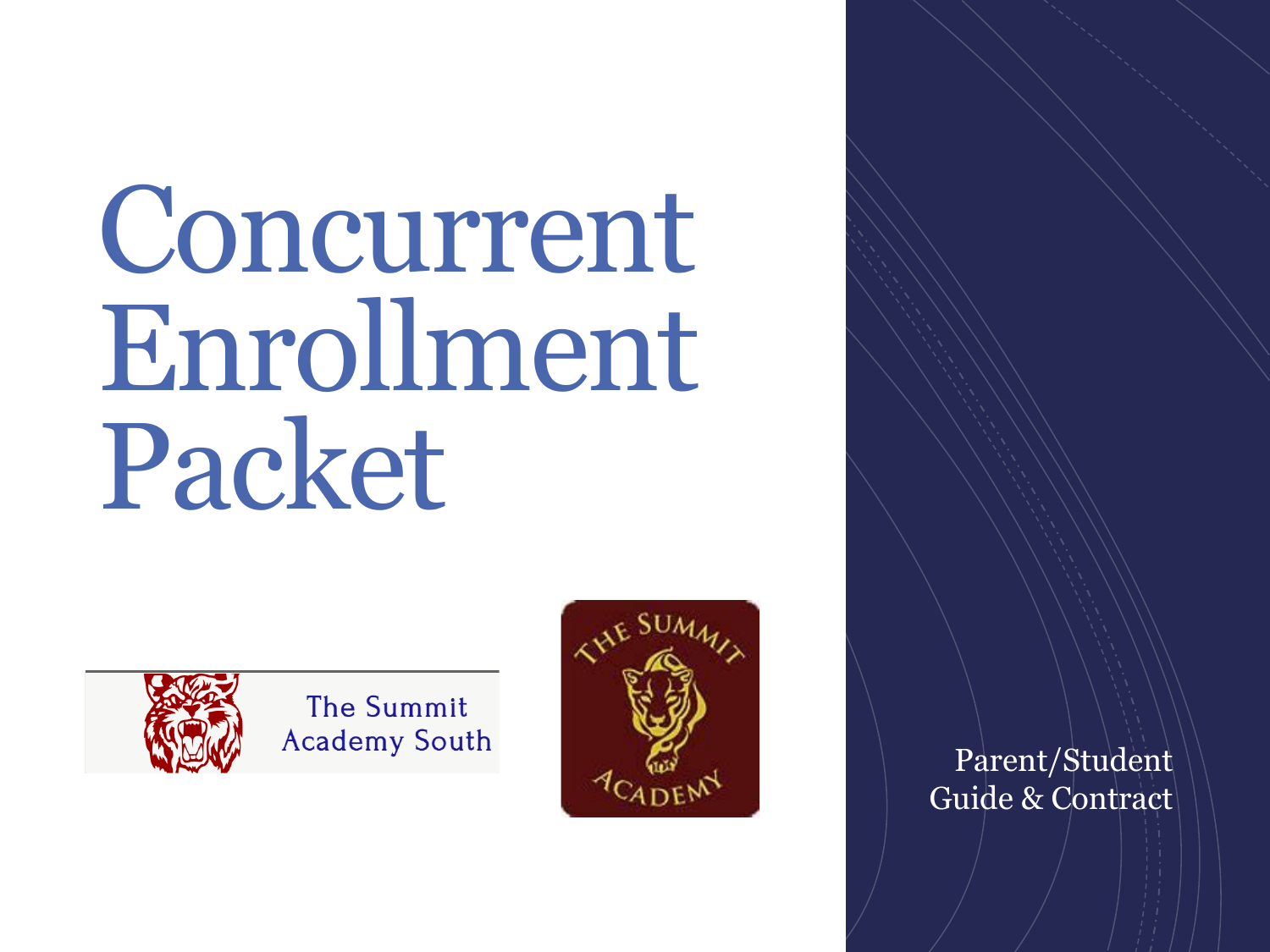# Sections



Definition of Concurrent Enrollment



Criteria for Admission



Financial Considerations



Colorado Opportunity Fund (COF)



Enrollment Considerations



Other Considerations and FAQ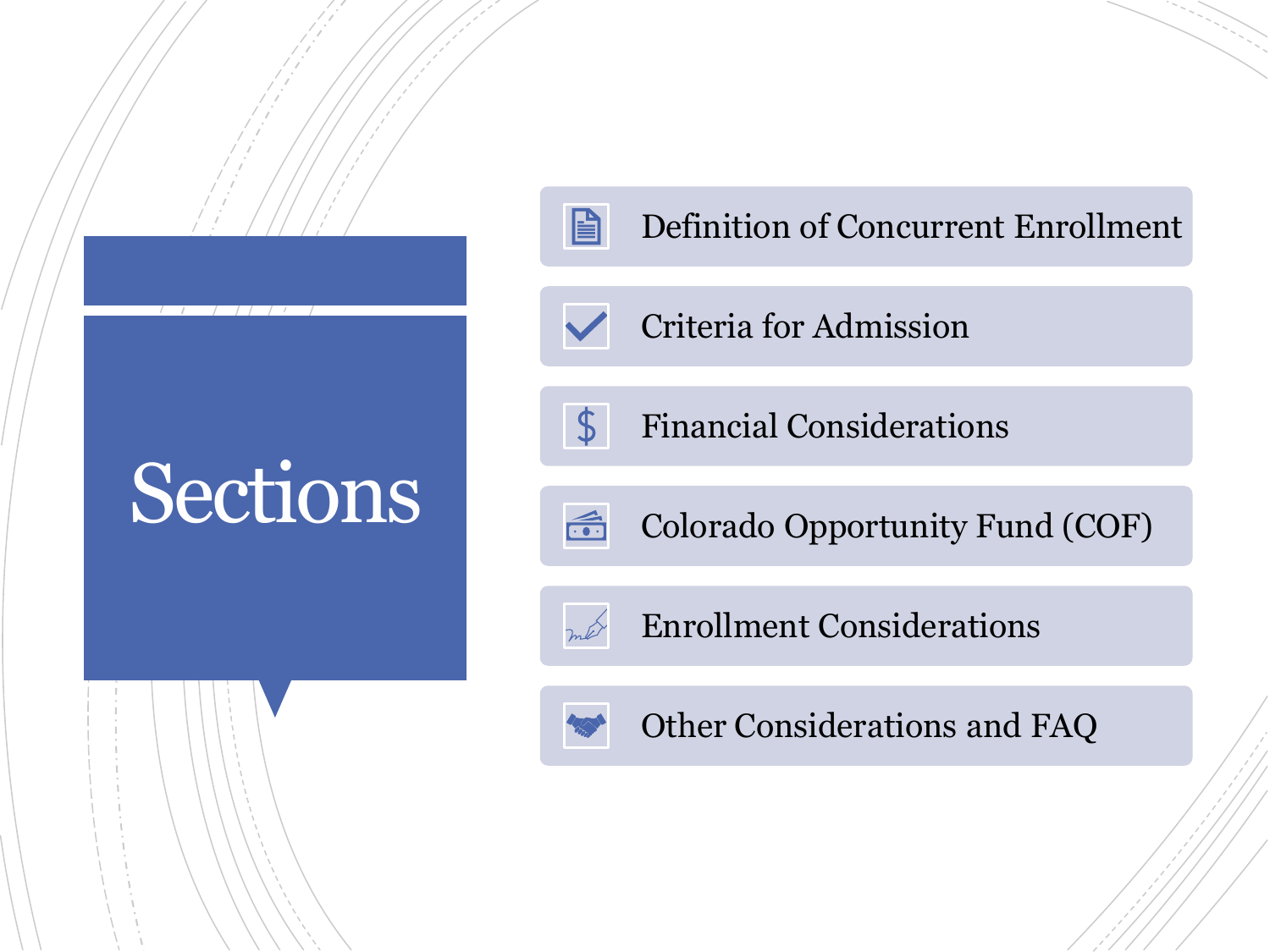#### Definition of Concurrent Enrollment

A Concurrent Enrollment student is defined as a  $9<sup>th</sup>$ -12<sup>th</sup> grade student who is simultaneously enrolled in Summit Academy and in an institution of higher learning, usually a local community college.

The Concurrent Enrollment program is designed to "improve high school retention, to motivate young people to take seriously the need to become postsecondary and workforce-ready, and to accelerate students' progress toward a postsecondary credential" (C.R.S. 22-35-102). It is a Colorado state-funded educational program which allows qualified high school students to enroll in college-level courses while still in high school. *If the requirements of the program are met, Summit Academy will pay the tuition portion of that college education.* 

Some seniors may qualify for a  $5<sup>th</sup>$ -year option (ASCENT program). Students should be enrolled as Summit Academy students during their junior and senior years. Students wishing to be enrolled in the ASCENT program will have the opportunity to declare their intentions in December of the student's senior year.

Concurrent Enrollment involves application to a college, college-level coursework and expectations and college credit. Because of this it is critical that students be personally invested in this process. The student and parent must have a complete understanding of the college environment. Students should have the opportunity and responsibility for completing the paperwork and participation in the enrollment process, to learn responsibility, gain maturity and invest in their post-secondary future.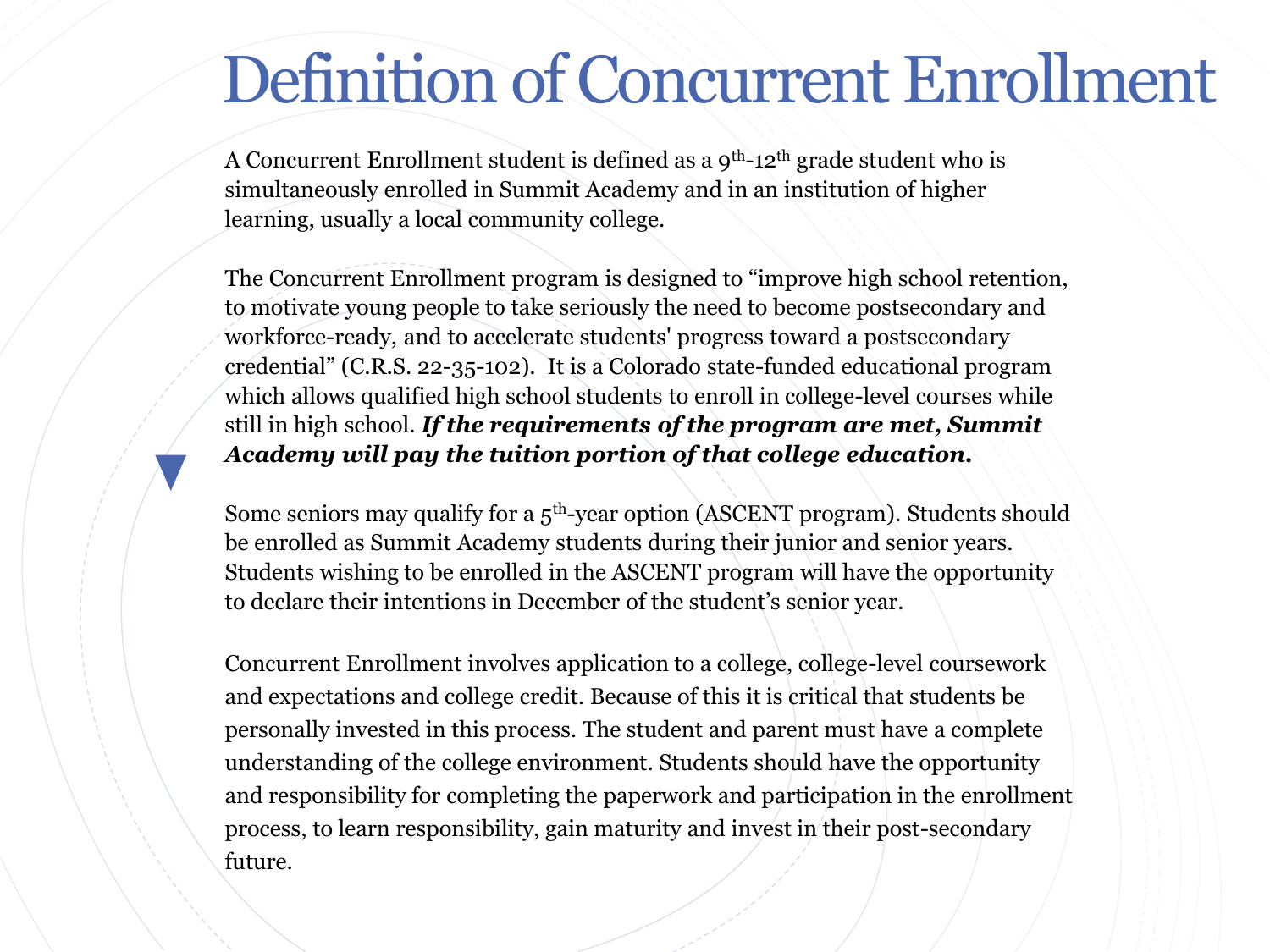### Criteria For Admission

Students wishing to enroll in the Concurrent Enrollment (CE) program will be considered based on these guidelines:

- 1. Students must be enrolled in Summit Academy for at least one semester before they enroll in Concurrent Enrollment unless the Summit Academy Principal waives this requirement (i.e., students may have been enrolled in another CE program).
- 2. Students may begin enrolling in CE in the second half of their  $9<sup>th</sup>$  grade year given that guideline #1 has been met, unless otherwise approved by the Summit Academy Principal.
- 3. Students must have the high school academic preparation to be considered for some courses at Front Range/Red Rocks/AIMS/CCD (i.e., Biology 111 may not be taken before high school Biology and Chemistry). This will be reviewed during CE meetings.
- 4. Students must qualify to be in the CE program. The student can do this by: SAT or ACT scores; Accuplacer scores; AND high performance in high school courses Students are required to take one of these exams and score at the college English 121 level or equivalent ACT/SAT scores.
- 5. Students will be assessed by the Summit Academy Principal for the following:
	- a. Academic readiness as determined by SAT/ACT or Accuplacer.
	- b. Academic history based on grade point average and rigor of academic courses.
	- c. Attendance record at the Summit Academy and any previous school for the pat two years.
	- d. Maturity as demonstrated in the high school setting and as observed by Summit Academy staff.
	- e. Completeness and adequacy of the student's Individual Career and Academic Plan (ICAP).
	- f. Any discipline records at Summit Academy or any previous school in the past two years.
	- Social maturity to enroll in college courses with college-age students.
	- h. Any other anecdotal records that illustrate the student's readiness for college.
	- i. Students must meet CE paperwork deadlines.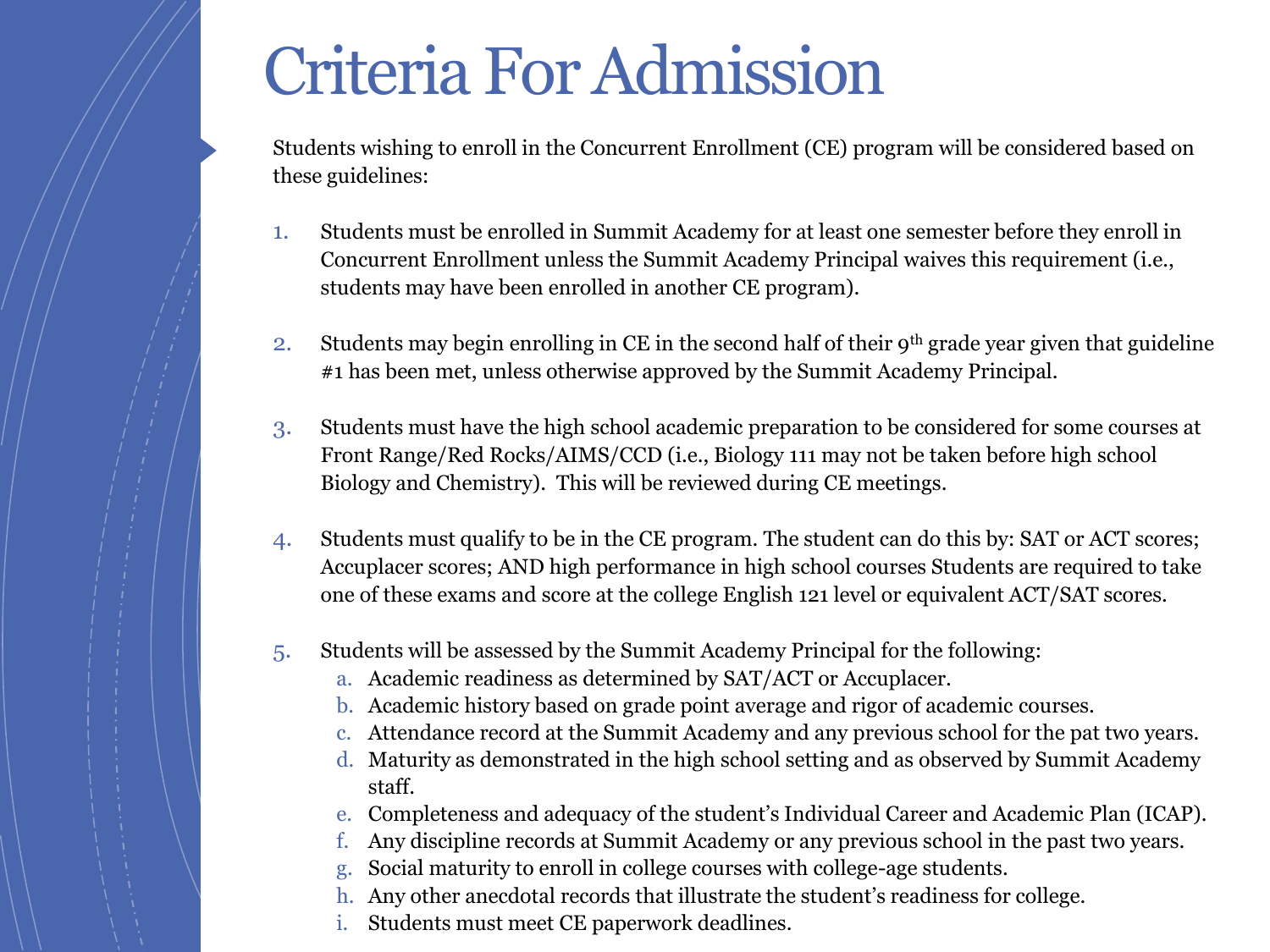- 1. A class cannot be split financially between the school and parent – CE guidelines do not allow this.
- 2. Summer sessions, designated online college courses, physical education courses and basic skills courses will not be included in Concurrent Enrollment. Exceptions may be made for basic skills courses for seniors only, when the student qualifies for a course no lower than one class below college-level in a subject area.
- 3. Families must reimburse Summit Academy for any course not successfully completed with a grade of *C or above* (including all courses earning a grade of D, F, I or W; courses withdrawn from after the college add/drop date earn a grade of W). A promissory note is a required part of the CE application process. If a student withdraws from or fails a course, participation in the Concurrent Enrollment program may be modified or discontinued.
- 4. The rate of reimbursement will be the community college rate (set by the state; changes each school year). This means if a student is participating at a college or university other than a community college, the family will be responsible for the difference in cost.
- 5. As part of the college application process, students must complete a College Opportunity Fund (COF) application. Summit Academy is not responsible for the COF portion of the tuition bill. Students failing to complete necessary steps for COF to process will be responsible for paying that portion of the bill.
- 6. Students and parents/guardians must agree to the terms of the promissory note regarding repayment of tuition for failed courses.

#### Financial Considerations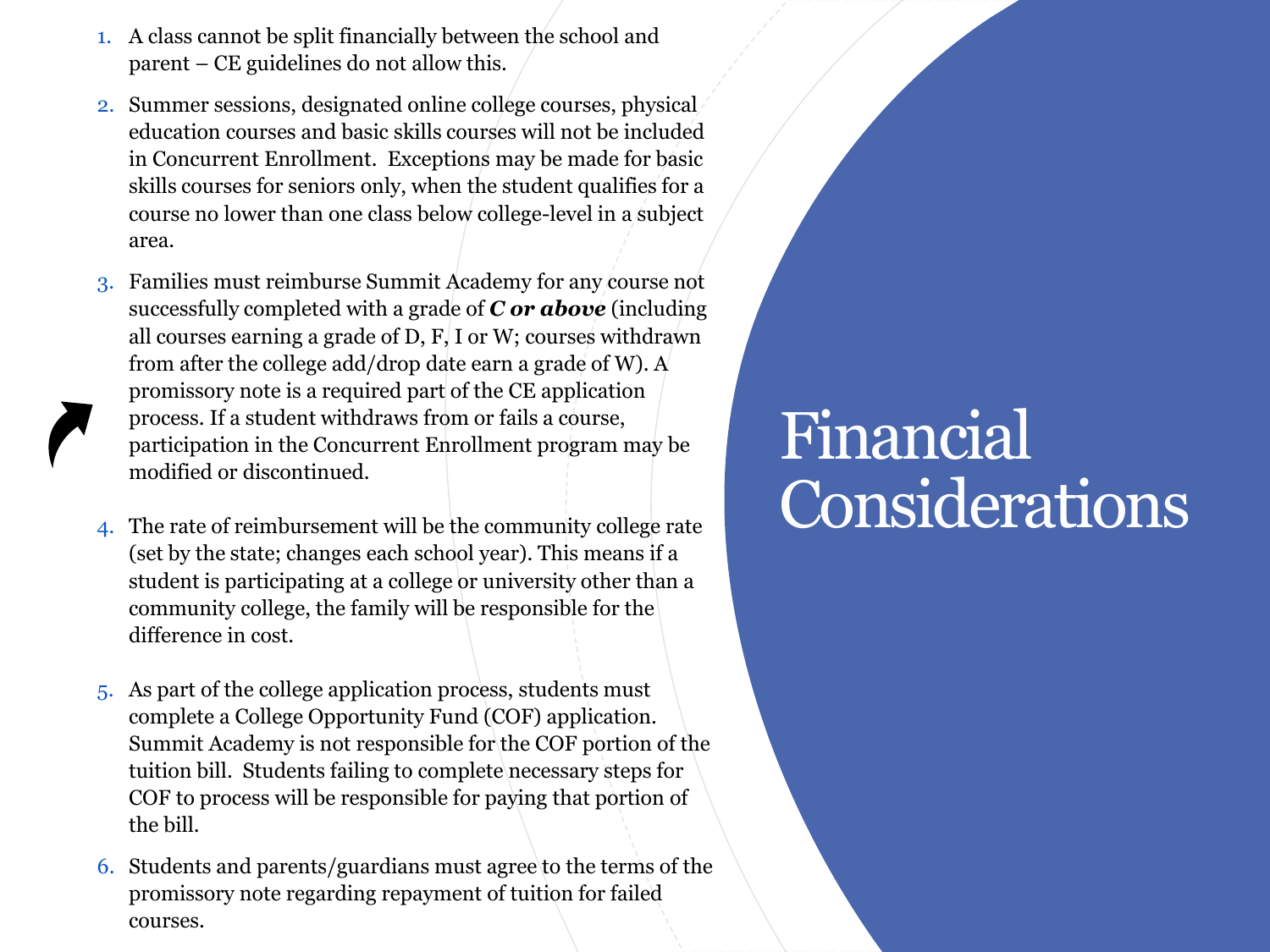# Know The Basics About The Colorado Opportunity Fund

- The [College Opportunity Fund \(COF\)](https://cof.college-assist.org/) provides a stipend to eligible undergraduate students. The stipend is paid on a per credit hour basis directly to the college at which the student is enrolled. The credit-hour amount is set annually by the Colorado General Assembly.
- Summit Academy students must register for COF when they complete the college application process. Students failing to complete necessary steps for COF to process will be responsible for paying that portion of the bill.
- COF is limited to the first 145 credit hours the student takes at Colorado public colleges and includes the credit hours taken as a Concurrent Enrollment student. Therefore, if the student might attend public college in Colorado following high school graduation, families need to carefully consider their student's future plans in order to avoid wasting COF funds on courses which will not count toward the student's college graduation requirements.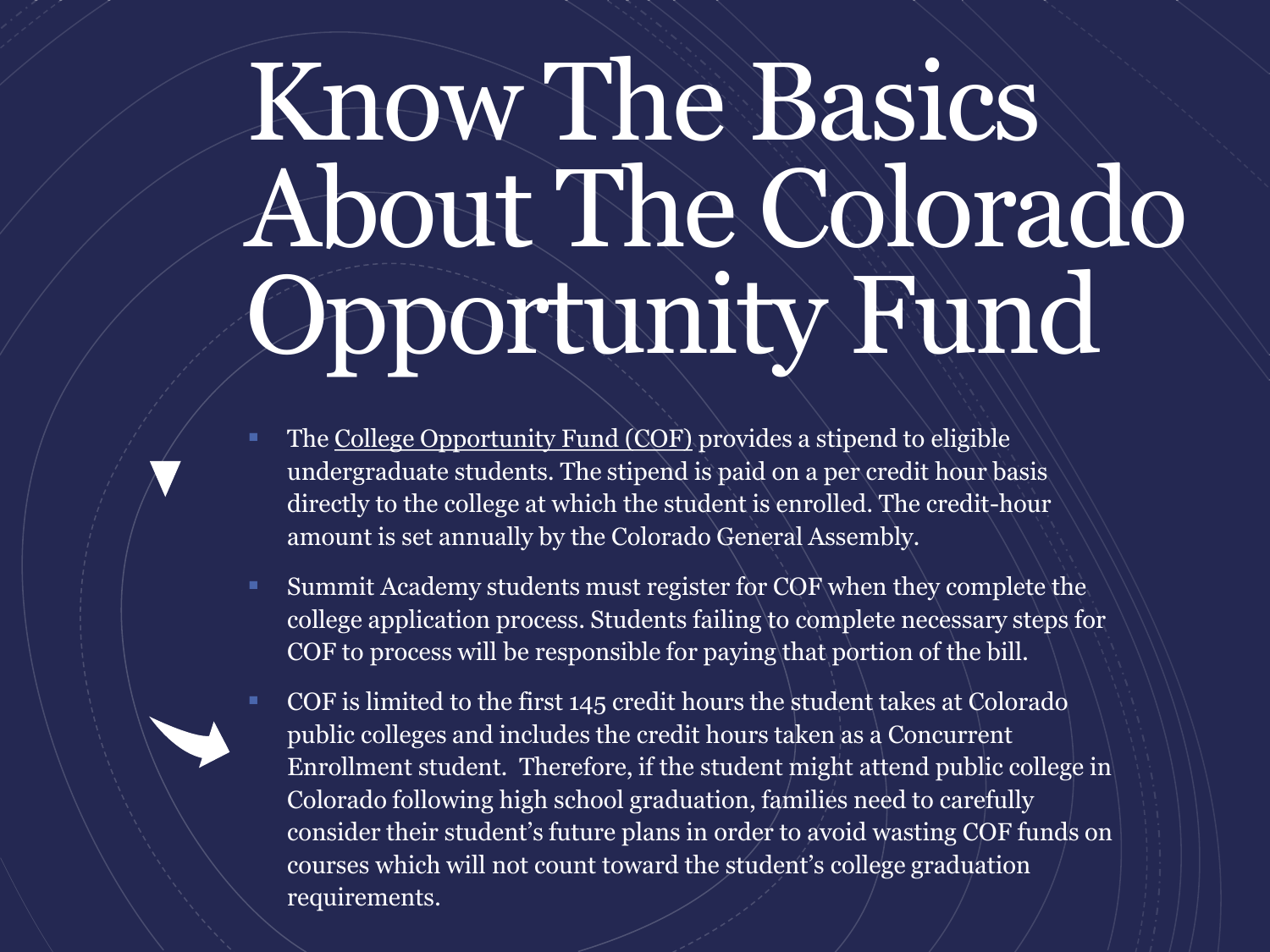#### Enrollment Considerations

- 1. Students will fill out all paperwork and communicate with Front Range/Red Rocks/AIMS/CCD advisors with the help of their parents. Help from parents will be scaled down as students reach their junior and senior years, eventually leaving the student to do all communication with Front Range/Red Rocks/AIMS/CCD staff and Summit Academy Concurrent Enrollment staff. Student privacy rights at the college through the Family Educational Rights and Privacy Act (FERPA) limit information available to parents. Students will be involved in all conversations regarding student records.
- 2. The student's transcript is an official record of courses the student took and grades received in those courses. The Individual Career and Academic Plan (ICAP) is used to determine the plan to complete all high school graduation requirements. It is imperative that the student updates their 4-year ICAP every semester. Only 9<sup>th</sup> through 12<sup>th</sup> grade courses and grades go on the ICAP and the transcript. The ICAP will also include future educational and career goals; however, the ICAP is NOT approval of class choices or an official record of grades. Classes are approved each semester in the conference process.
- 3. Students will be able to enroll in one concurrent enrollment course in the second semester of 9th grade **unless** otherwise approved by the Summit Academy Principal. Beyond that, students will be enrolled in courses on a "scaling model" depending on the student and his or her abilities. The Summit Academy Principal will have final approval of course loads each semester for each student.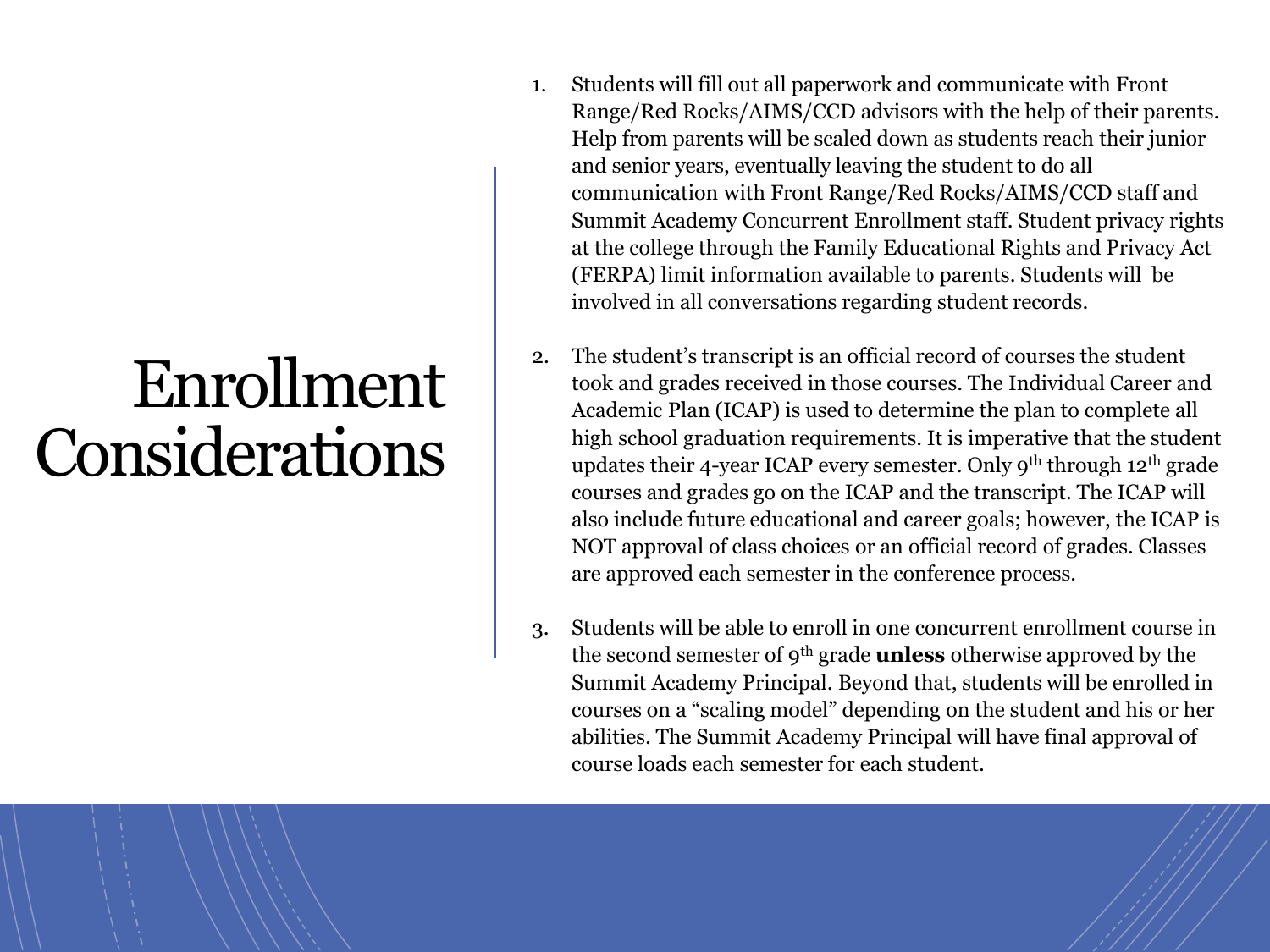## Enrollment Considerations *(continued)*

- 4. Part-time or "non-graduating" students from Jeffco Public Schools will be allowed to take two courses, up to nine credits per semester.
- 5. Students who qualify to transition to the full-time CE program will be allowed to take up to four classes (or no more than 12 credits) per semester. The Summit Academy Principal may make exceptions to this rule. Most full-time students take 12 credits, which is a typical class load for full-time participation for any college student (Reminder: A class cannot be split financially between the school and parents – CE guidelines do not allow this).
- 6. Enrollment for students seeking Career Technical program will be at the discretion of the Summit Academy Principal. Consideration will be given based on the document House Bill 15-1275 Recommendations from the Concurrent Enrollment Advisory Board.
- 7. Students who will not be 16 by the start of classes must also receive approval to enroll from the Assistant Director of Concurrent Enrollment at Front Range Community College or the Concurrent Enrollment Liaison at Red Rocks Community College. Students will need to schedule this meeting with the correct liaison.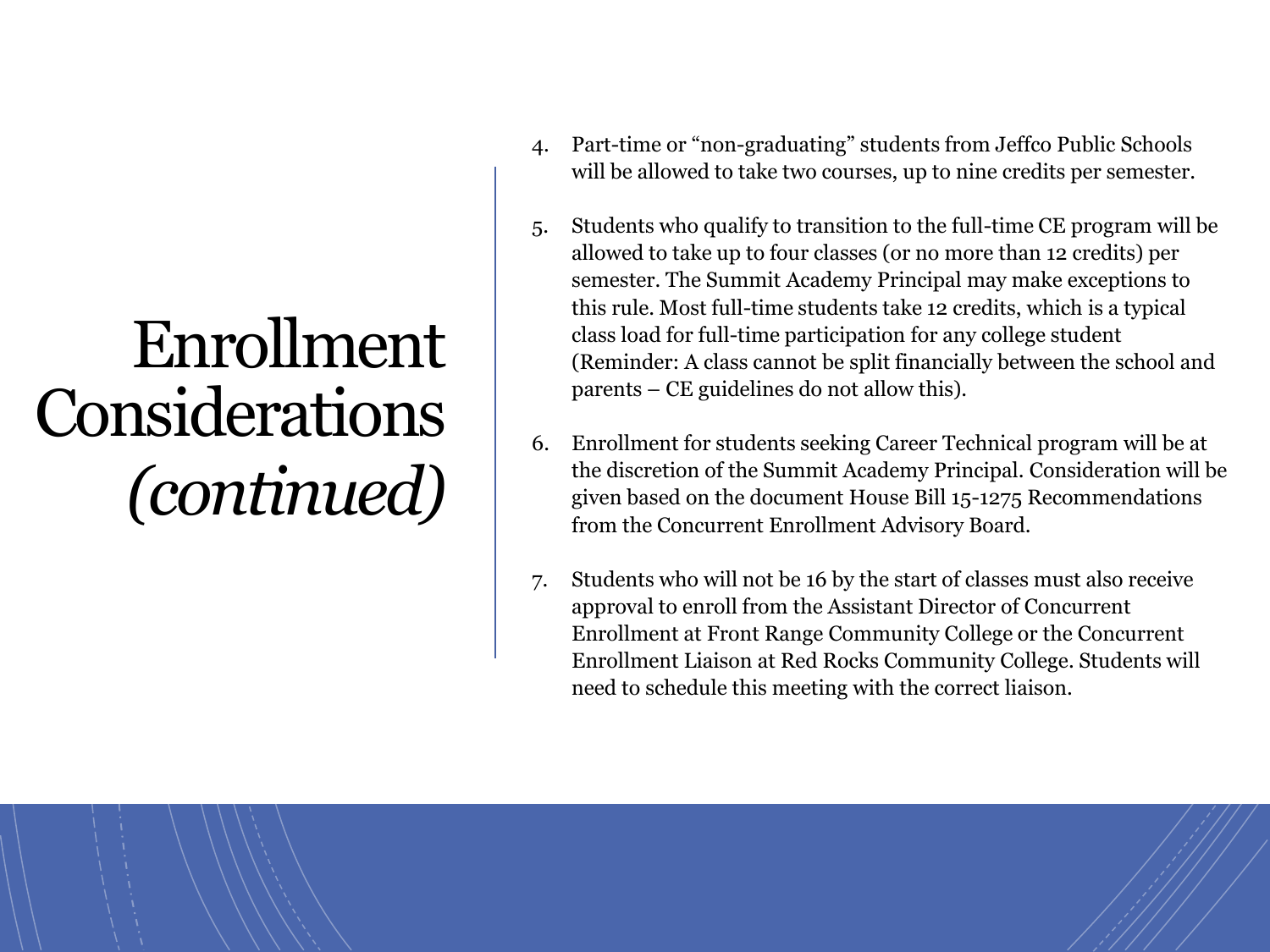## Enrollment Considerations *(continued)*

- 8. Summit Academy offers a full-time and a part-time (home-based) program for students choosing Concurrent Enrollment. Parents should review the Full-Time/Home-Based (Part-Time) Comparison Information Sheet to determine the appropriate placement for their student. Summit Academy agrees to pay tuition for Concurrent Enrollment students, however, payment of fees, textbooks and any other miscellaneous costs vary according to the Full Time/Home-Based (Part Time) Comparison Information Sheet. Parents/students must pay fees and buy textbooks if student is not on a stipend.
- 9. Students may only take Guaranteed Transfer (GT) credits unless otherwise approved by the Summit Academy Principal.
- 10. All students who are enrolled full time with the Concurrent Enrollment program must agree to and take the state-wide exams as directed by the Jeffco School District. Part-time students at Summit may elect to take state tests.
- 11. Students who are part time their senior year will not receive a Jeffco diploma. Parents of these students are responsible for giving these students a homeschool diploma.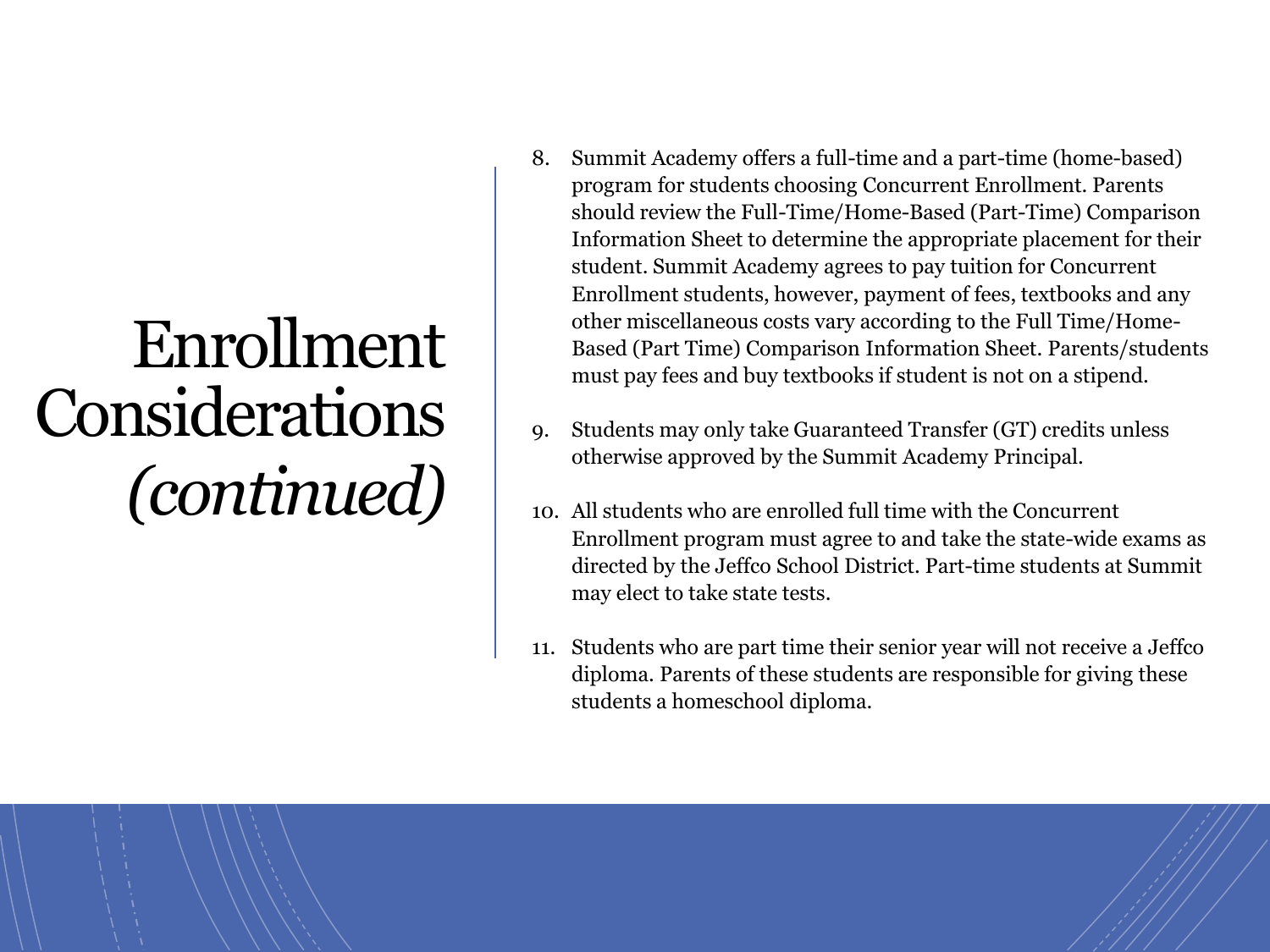#### Enrollment Process – NEWStudents

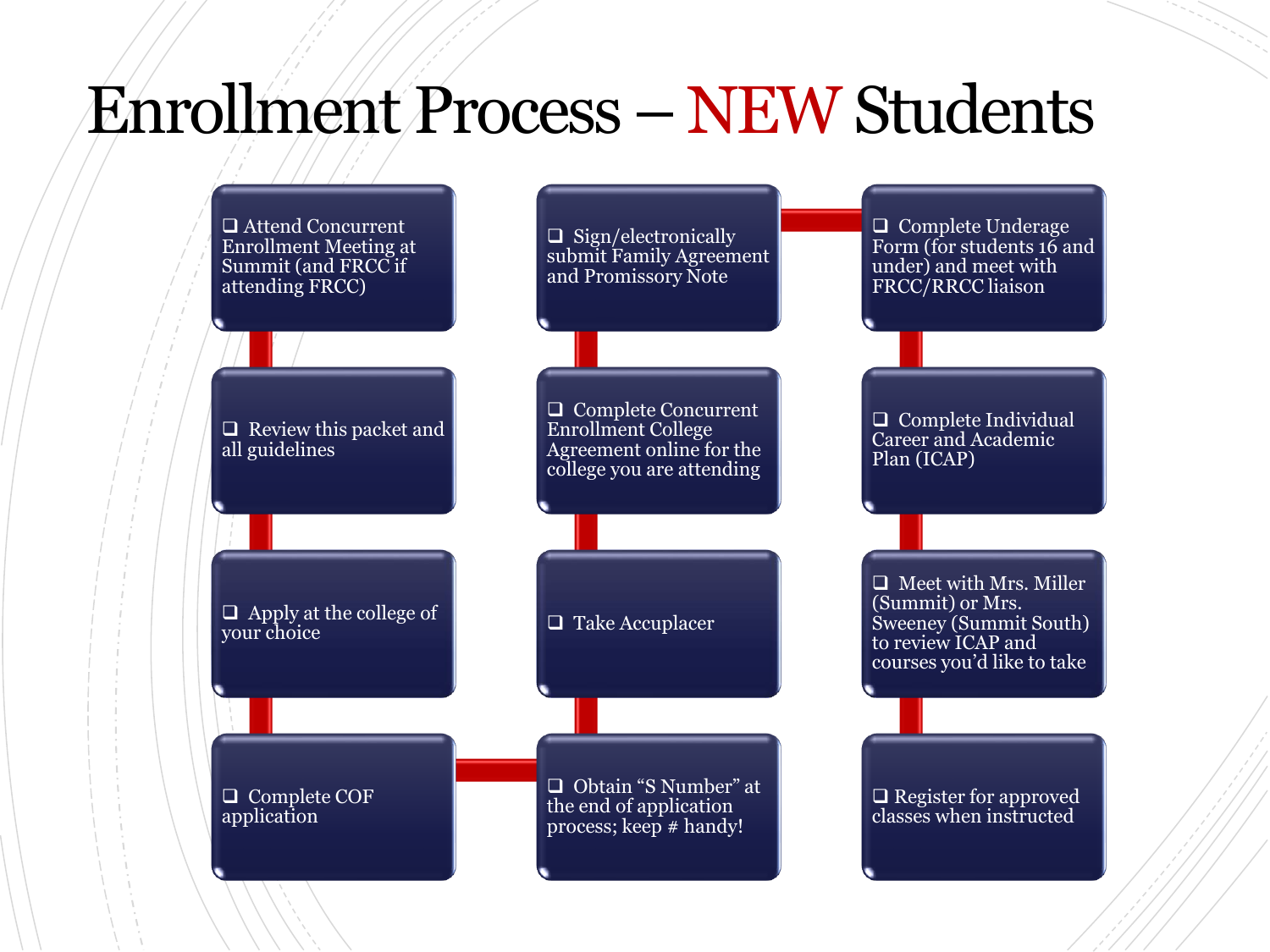#### Enrollment Process – RETURNING Students

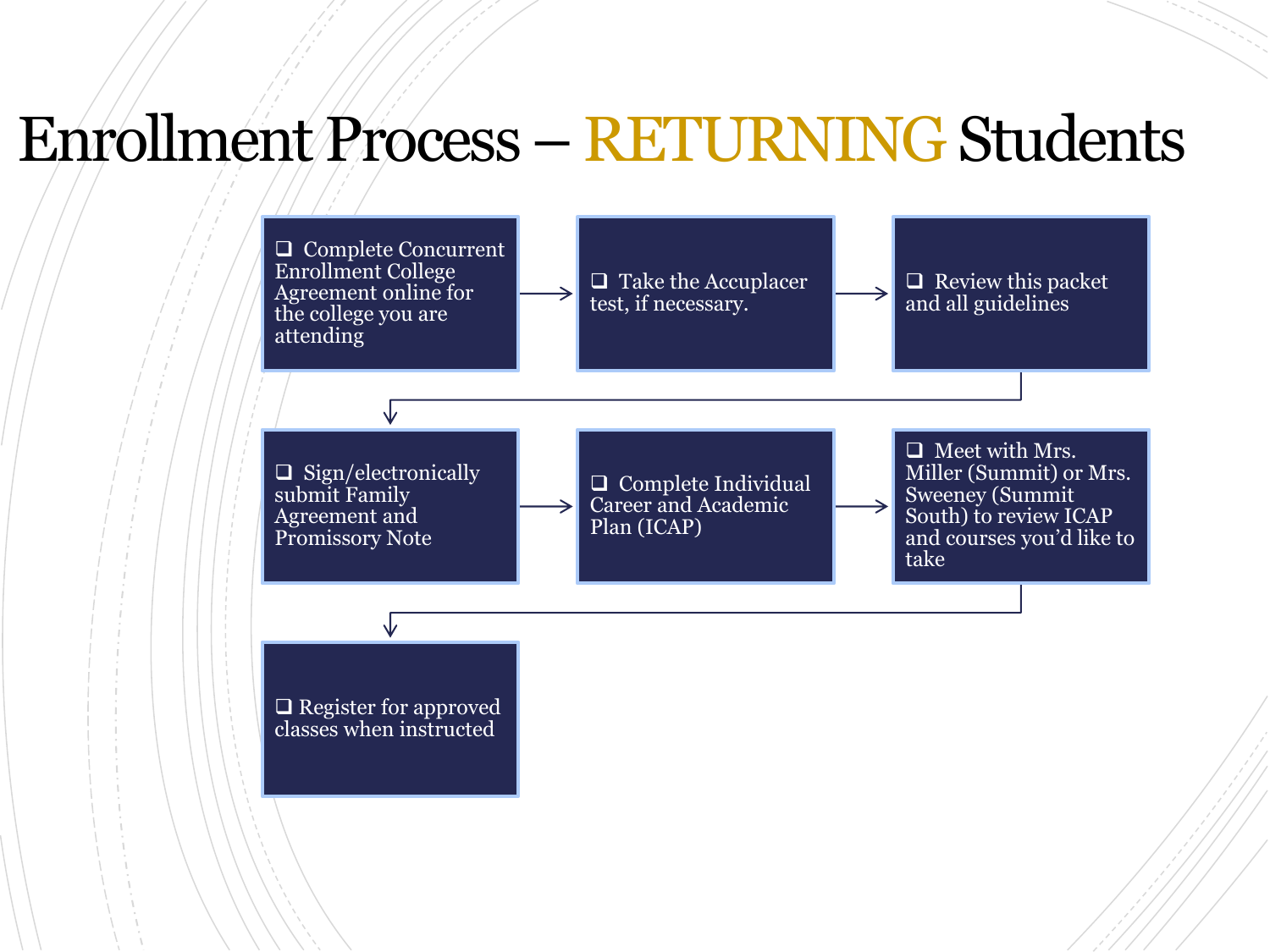## Other Considerations

- $\checkmark$  All Concurrent Enrollment paperwork will be turned in on time per deadlines set by the Summit Academy staff. These deadlines are early April and early November. Schedules are due early May and early December. Please check the **Ultimate Checklists** to be sure the student has everything submitted by these deadlines. Success in the above is considered an indication of college readiness.
- $\checkmark$  Parents and students understand and agree that there will not be more than three students from Summit Academy in any college courses as requested by the community college staff.
- $\checkmark$  By September 15, students must have turned in their official college schedule and the Enrollment as a Full-Time Student form (both part-time and full-time students must turn this in). Summit Academy will not pay for courses if these forms are not turned in.
- $\checkmark$  Students seeking class accommodations must meet with the Director of Special Services at Front Range Community College, Red Rocks Community College, AIMS or CCD to discuss the current IEP, 504 Plan or medical diagnosis and potential accommodations allowed in college classes.
- $\checkmark$  Students are responsible for receiving communication regarding CE requirements and deadline dates. Newsletters are put out on a weekly basis for communication. These are posted on the Summit Academy website.